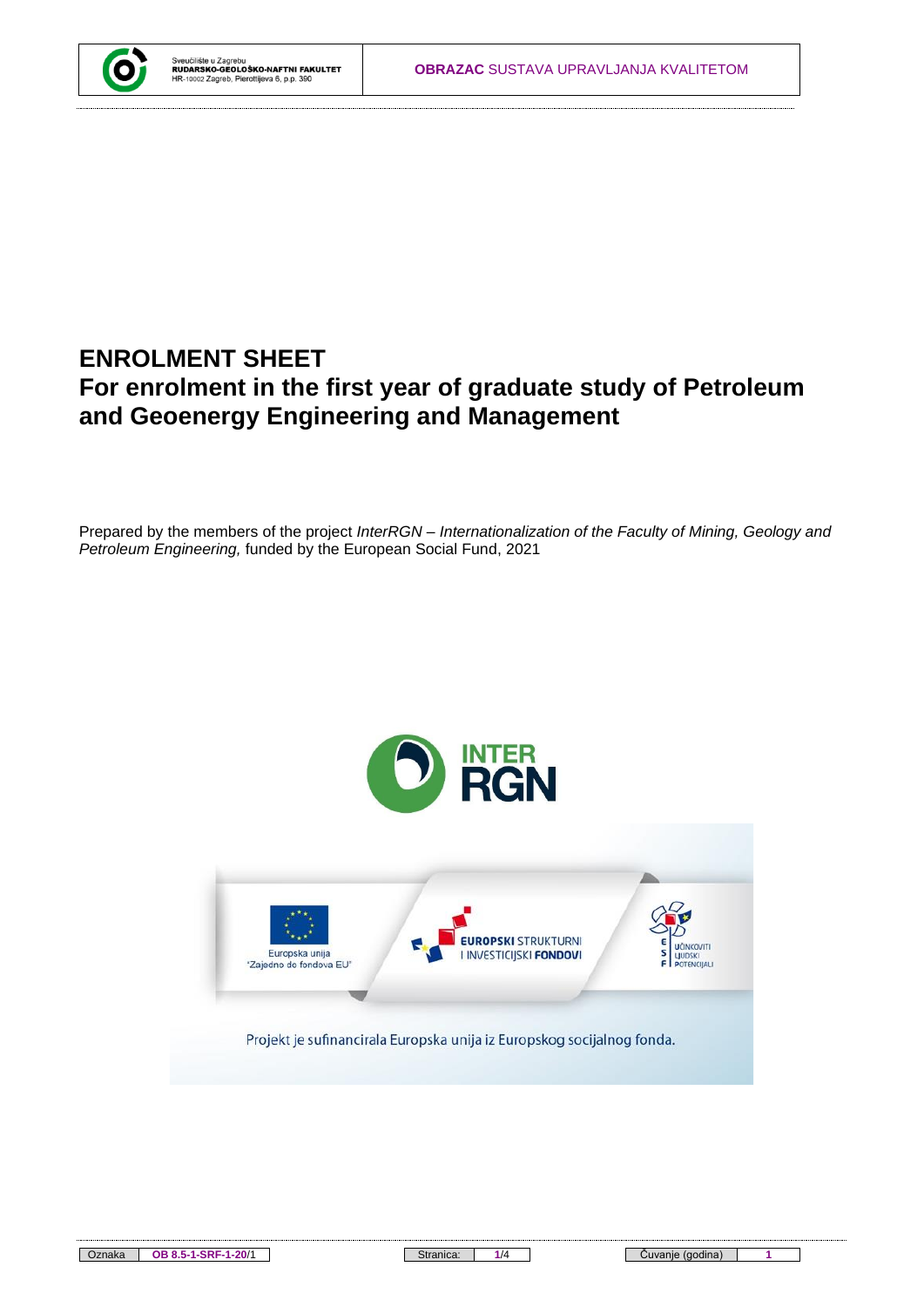# **APPLICATION FORM**

Student ID number (filled by Student Affairs Office)

#### **Master study programme in PETROLEUM AND GEOENERGY ENGINEERING AND MANAGEMENT**

| Name and surname (maiden surname, if applicable):                 |                                         |
|-------------------------------------------------------------------|-----------------------------------------|
| <b>National ID/Passport number:</b>                               |                                         |
| OIB (Personal identification number, for Croatian students only): |                                         |
| Day, month and year of birth:                                     |                                         |
| Place of birth (city/county):                                     |                                         |
| Address of residence (street and house number):                   |                                         |
| Address in the place of study (if applicable):                    |                                         |
| <b>Country of citizenship:</b>                                    |                                         |
| Father's/mother's name and surname:                               |                                         |
| Completed undergraduate study - title, institution, place:        |                                         |
| <b>Graduation year:</b>                                           |                                         |
| If employed, employer's information (company, address)            |                                         |
| Date of enrolment:                                                |                                         |
| Contact mobile phone number:                                      |                                         |
| <b>Contact e-mail:</b>                                            |                                         |
|                                                                   |                                         |
| Student's handwritten signature                                   | Certified by the Student Affairs Office |
|                                                                   |                                         |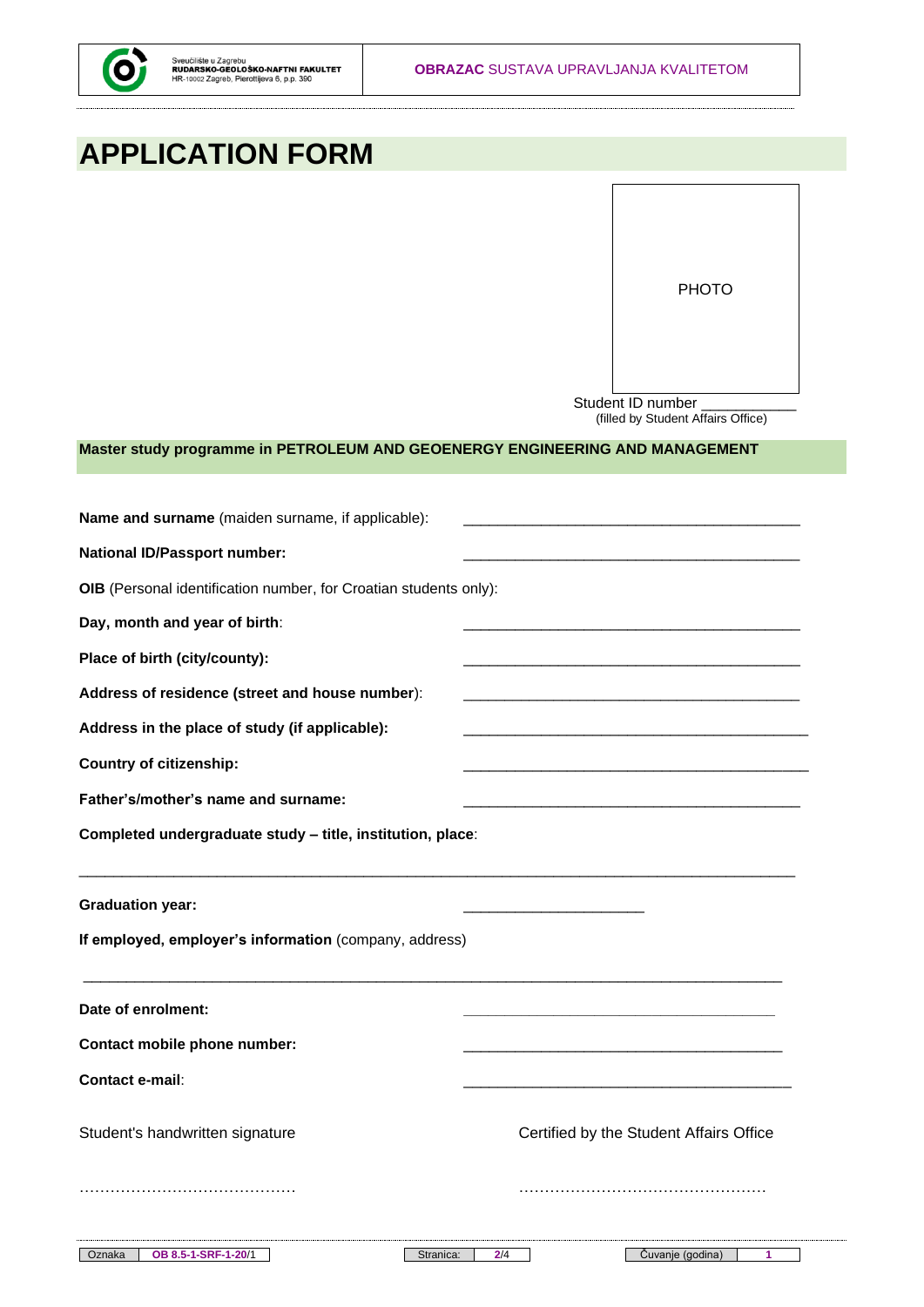

### **CHECKLIST**

- ✓ Provide diploma certificate proving that you have completed **undergraduate study of petroleum engineering or an equivalent three or four-year study programme in the field of technical sciences**, earning at least **180 ECTS** credits.
- ✓ Provide **proof of advanced English proficiency level**, with results not older than **two years** prior to enrolment:

IELTS Academic (minimum score 6.5 in all segments) or TOEFL ibt (minimum score 80) or TOEFL pbt (minimum score 550) or B2 (advanced) level on the CEFR scale.

#### ✓ **Prepare Academic Recognition of Foreign Higher Education Qualifications**

An applicant initiates the process of academic recognition of foreign higher education qualifications and recognition of periods of study at foreign higher education institutions for the purpose of continuing education at one of the faculties of the University of Zagreb by submitting an application form, the relevant documents and other available information. The process ends with a formal recognition decision which has to be made **within one month of the submission of an application** and all the required documents. Detailed instructions on the link: [http://www.unizg.hr/homepage/study-at-the-university-of-zagreb/academic-recognition-of](http://www.unizg.hr/homepage/study-at-the-university-of-zagreb/academic-recognition-of-foreign-higher-education-qualifications/)[foreign-higher-education-qualifications/](http://www.unizg.hr/homepage/study-at-the-university-of-zagreb/academic-recognition-of-foreign-higher-education-qualifications/)

✓ Fill in our **application form** above.

To sum up, we advise you to start preparing your documents in advance – especially due to academic recognition process and English proficiency level test.

#### *You have prepared all the documents?*

Submit by 1<sup>st</sup> September 2022</u> to the Admission Office, [info@petroeng-master-rgn.eu.](mailto:info@petroeng-master-rgn.eu) You can also ask all the additional questions you might have, so don't hesitate to contact us!

#### *ACCOMODATION*

International students do not automatically receive student dormitory accommodation and **they must contact the International Cooperation Office at the higher education institution** they are applying to, in order to try and ensure housing. There are also many options for temporary stay at private accommodation or youth hostels. More information on links:

- ➢ <https://www.petroeng-master-rgn.eu/student-life-accommodation>
- ➢ <https://www.studyincroatia.hr/live-and-work-in-croatia/accommodation-and-meals/>

#### *VISAS*

Information about visa and residence permit can be found at:

- ➢ [http://www.unizg.hr/homepage/international-exchange/exchange-students/before-coming-to](http://www.unizg.hr/homepage/international-exchange/exchange-students/before-coming-to-zagreb/)[zagreb/](http://www.unizg.hr/homepage/international-exchange/exchange-students/before-coming-to-zagreb/)
- ➢ <https://www.studyincroatia.hr/live-and-work-in-croatia/visa-and-residence-permit/>
- ➢ <http://www.mvep.hr/en/consular-information/visas/visa-requirements-overview/>